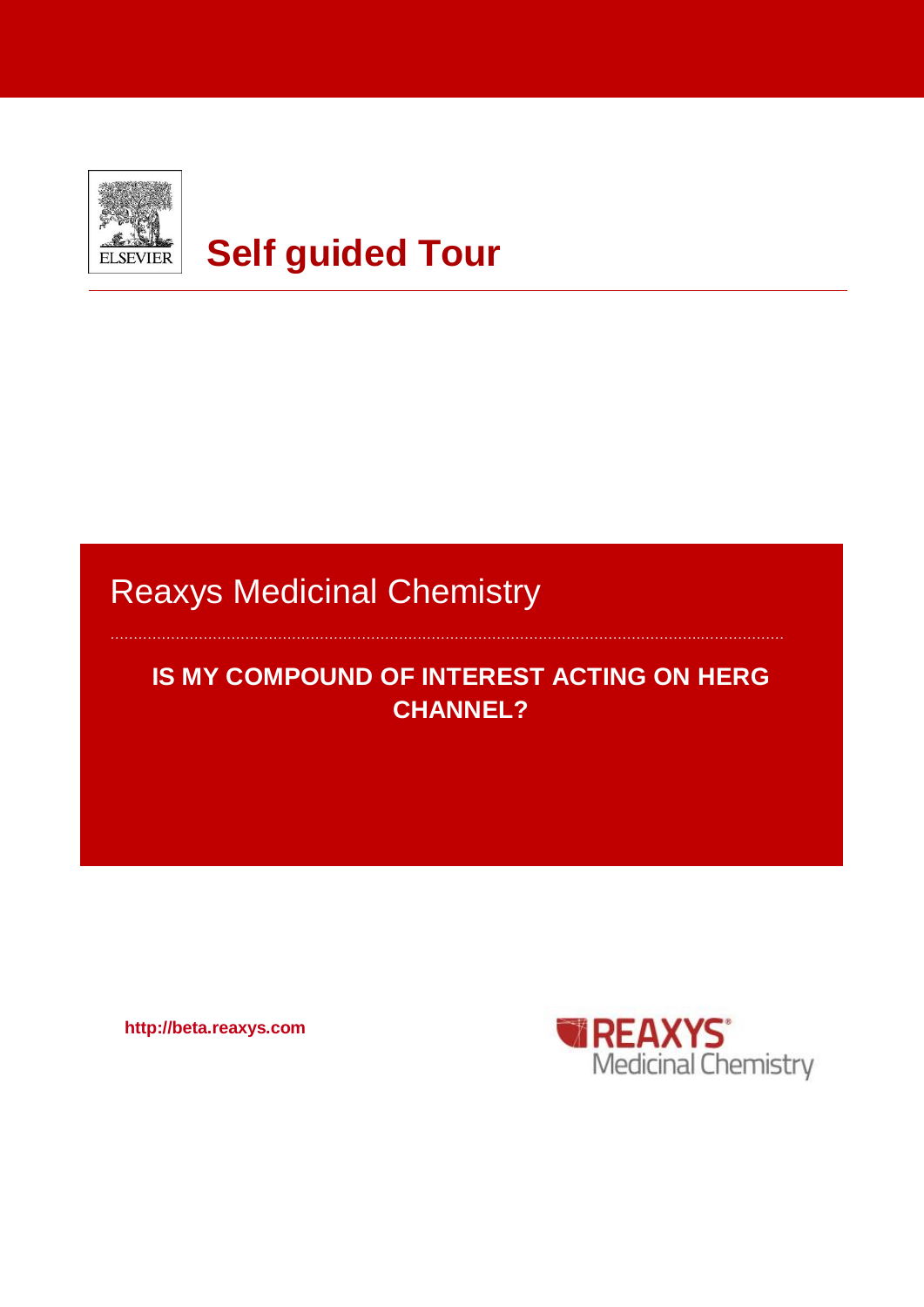### **IS MY COMPOUND OF INTEREST ACTING ON HERG CHANNEL?**

#### **1.1 Scenario**

Risperidone (trade name Risperdal, and generics) is an [atypical antipsychotic](http://en.wikipedia.org/wiki/Atypical_antipsychotic) drug which is mainly used to treat [schizophrenia](http://en.wikipedia.org/wiki/Schizophrenia) (including adolescent schizophrenia), [schizoaffective disorder,](http://en.wikipedia.org/wiki/Schizoaffective_disorder) the mixed and manic states associated with [bipolar disorder,](http://en.wikipedia.org/wiki/Bipolar_disorder) and irritability in people with [autism.](http://en.wikipedia.org/wiki/Autism)

Adverse effects of risperidone include significant [weight gain](http://en.wikipedia.org/wiki/Weight_gain) and metabolic problems such as type 2 [diabetes mellitus,](http://en.wikipedia.org/wiki/Diabetes_mellitus) as well as [tardive dyskinesia](http://en.wikipedia.org/wiki/Tardive_dyskinesia) and [neuroleptic malignant syndrome.](http://en.wikipedia.org/wiki/Neuroleptic_malignant_syndrome) Risperidone and other antipsychotics also increase the risk of death in patients with dementia. Risperidone prolongs the QT interval (Herg related).

#### **Search whether risperidone was tested on Herg (Kv11.1)?**

#### **1.2 Step by step**

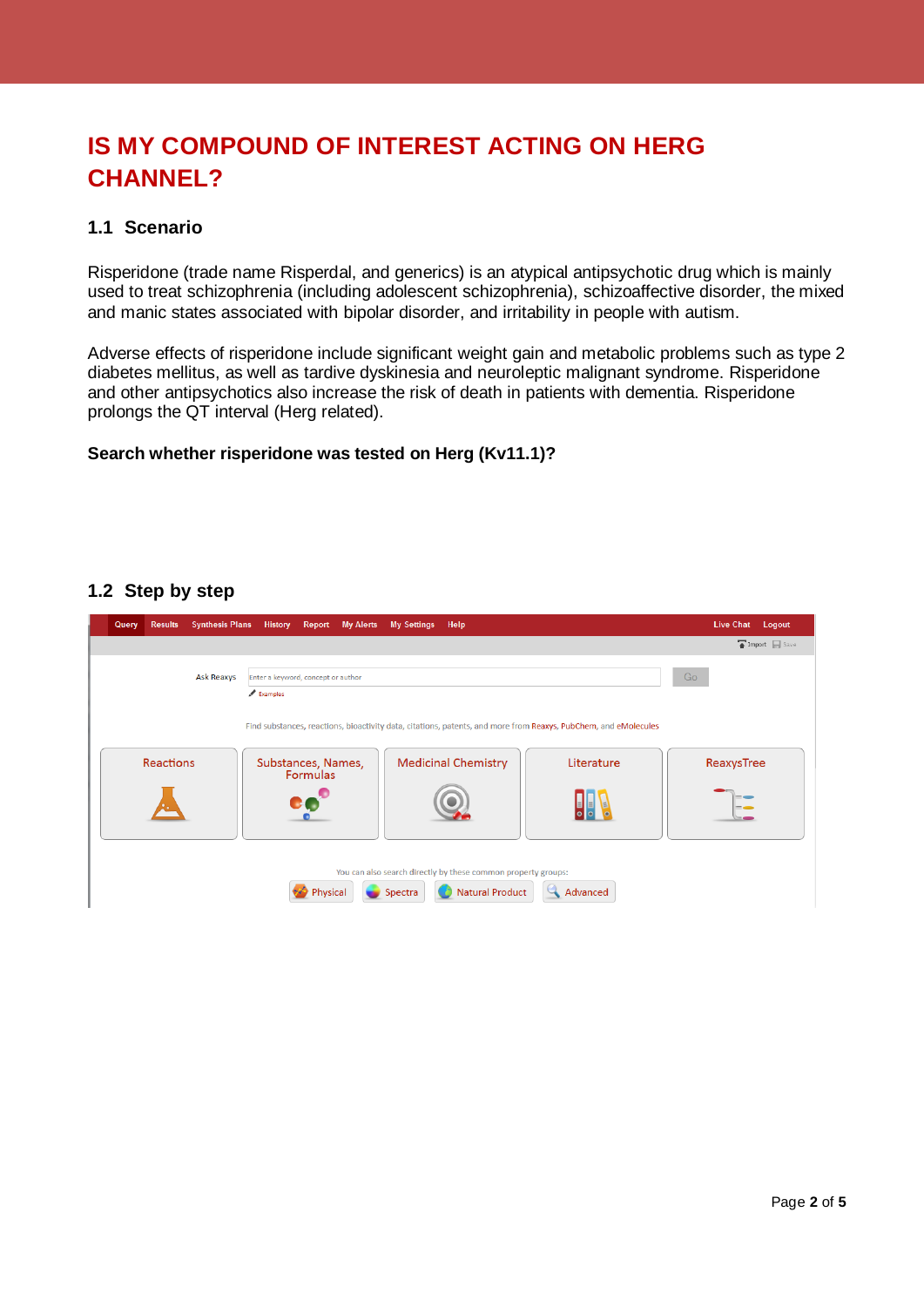|  |  |  |  | <b>Step 1 Search using Ask Reaxys</b> |
|--|--|--|--|---------------------------------------|
|--|--|--|--|---------------------------------------|

Type in Risperidone Herg and click on Go

| Ask Reaxys | <b>Risperidone Herg</b> | Go |
|------------|-------------------------|----|
|            | Examples                |    |

Ask Reaxys recognize the abbreviated term Herg as a target by using the target taxonomy (main terms as well as synonyms are searched) and Risperidone is recognized as a Subto retrieve substance tested on the corresponding target.

A dialogue box is displayed because Ask Reaxys found several possibilities to answer to your query Choose the most relevant one.

In our case we will select the first one where Herg was recognized as part of the bioactivity concept.

| Select Action<br>Suggested Query<br>Results<br>Search<br>30 bioactivities in<br>Reaxys<br>Search<br>0 citations in<br>Reaxys |                                                  |                        |
|------------------------------------------------------------------------------------------------------------------------------|--------------------------------------------------|------------------------|
|                                                                                                                              |                                                  |                        |
|                                                                                                                              | Risperidone Herg<br>Result: dpitems Show query   | Edit query in Advanced |
|                                                                                                                              | Risperidone Herg<br>Result: citations Show query | Edit query in Advanced |
| Search<br>66 citations in<br>Reaxys<br>Result: citations Show query                                                          | Risperidone Herg                                 | Edit query in Advanced |

Heatmap is displayed showing Risperidone activity on Herg Voltage gate potassium Channel (Kv11.1)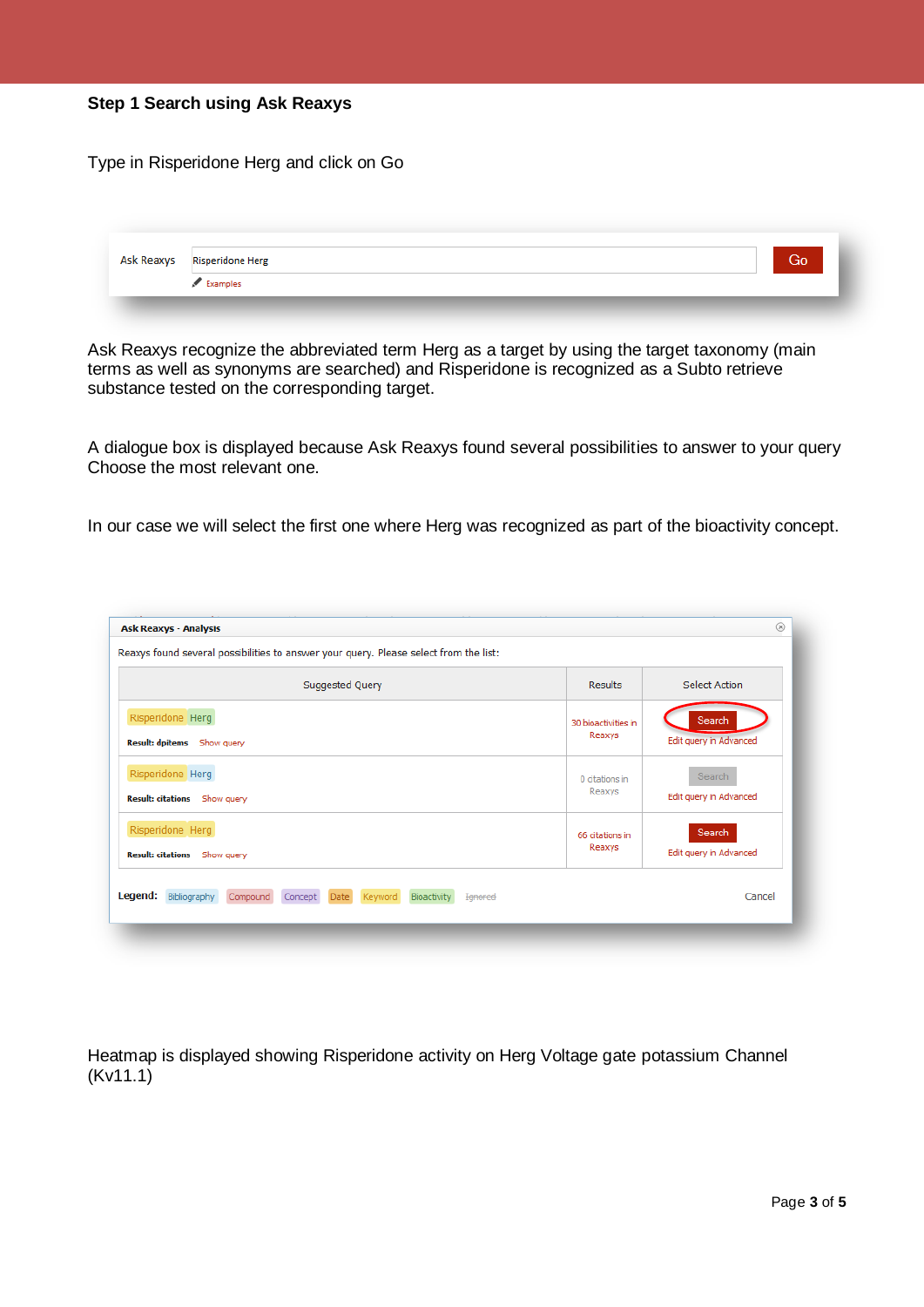



| 6.80             | X-axis: Targets                                                                                                                                                          |                  |             | Y-axis: Substances                    |                          |                                 | Select value type: MAX |      |                                                                                                                                              | 1 substances and 30 bioactivities |                                                   |
|------------------|--------------------------------------------------------------------------------------------------------------------------------------------------------------------------|------------------|-------------|---------------------------------------|--------------------------|---------------------------------|------------------------|------|----------------------------------------------------------------------------------------------------------------------------------------------|-----------------------------------|---------------------------------------------------|
| Structure        |                                                                                                                                                                          |                  |             |                                       |                          |                                 |                        |      |                                                                                                                                              |                                   | Strui <sup>A</sup>                                |
|                  |                                                                                                                                                                          |                  |             |                                       |                          |                                 |                        |      |                                                                                                                                              |                                   | Che                                               |
|                  |                                                                                                                                                                          |                  |             |                                       |                          | Map                             |                        |      |                                                                                                                                              |                                   | $3 - [2]$<br>6,7,                                 |
|                  |                                                                                                                                                                          |                  |             |                                       |                          |                                 |                        |      |                                                                                                                                              |                                   | $Rea =$                                           |
|                  |                                                                                                                                                                          |                  |             |                                       |                          |                                 |                        |      |                                                                                                                                              |                                   | <b>CAS</b><br><b>Typ</b>                          |
|                  |                                                                                                                                                                          |                  |             |                                       |                          | <b>Hide Details</b>             |                        |      |                                                                                                                                              |                                   | Mol<br>Line                                       |
|                  |                                                                                                                                                                          |                  |             |                                       |                          |                                 |                        |      |                                                                                                                                              |                                   | Mol<br><b>InCl</b>                                |
|                  |                                                                                                                                                                          |                  |             |                                       |                          |                                 |                        |      |                                                                                                                                              |                                   | High                                              |
|                  |                                                                                                                                                                          |                  |             |                                       |                          |                                 |                        |      |                                                                                                                                              |                                   |                                                   |
|                  | <b>Chemical Names and Synonyms</b>                                                                                                                                       |                  |             |                                       |                          |                                 |                        |      | 3-[2-[4-(6-fluoro-1,2-benzisoxazol-3-yl)-1-piperidinyl]ethyl]-6,7,8,9-tetrahydro-2-methyl-4H-pyrido[1,2-a]pyrimidin-4-one, [3H]-Risperidone, |                                   |                                                   |
|                  | Risperidone, RISPERDAL®, risperidone, Risperdal, RIS<br><b>₹ Drug</b> ikeness<br><b>* Bioactivity</b><br><b>*</b> In vitro: Efficacy (30)<br><b>Quantitative Results</b> |                  |             |                                       |                          |                                 |                        |      |                                                                                                                                              |                                   |                                                   |
|                  | Value<br><b>Parameter</b><br>(qual)                                                                                                                                      | Value<br>(quant) | <b>Unit</b> | <b>Target</b>                         | <b>Target</b><br>subunit | <b>Target</b><br><b>Species</b> | <b>Tissue/Organ</b>    | Cell | <b>Bioassay</b>                                                                                                                              | <b>Dose</b>                       |                                                   |
| IC <sub>50</sub> |                                                                                                                                                                          | 167              | nM          | Voltage-gated<br>potassium<br>channel | Kv11.1                   | <b>Human</b>                    |                        | CHO  | Electrophysiology                                                                                                                            | 1.00000E-10<br>M                  | <b>Effect</b> Referenc<br>European<br>Title/Abstr |